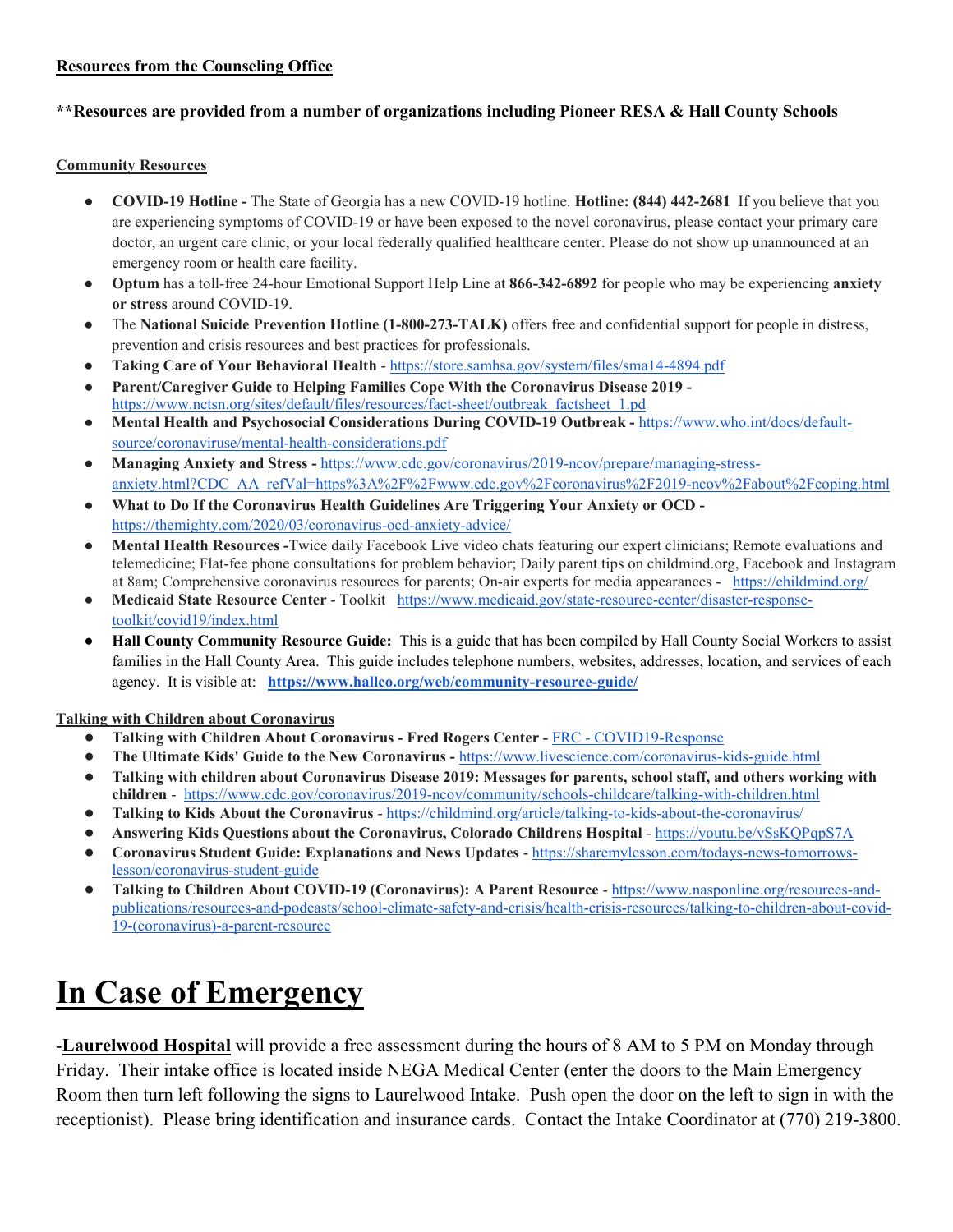-**Northeast Georgia Medical Center Emergency Room** is available after 5 PM and on weekends and holidays. People in crisis will need to present to the Emergency Room of NEGA Medical Center. Contact the Charge Nurse at (770) 219-1910. Please bring identification and insurance cards. The hospital will bill most insurances and the parent will be responsible for the remaining bill. The hospital does have an Indigent Care Program and parents may apply for help with their bill by asking for the program.

-**Georgia Crisis & Access Line (GCAL)** 1-800-715-4225 is a statewide toll-free call center for consumers to access services. The call center operates 24/7. Language Assistance is provided to callers with limited English proficiency. Individuals determined to be in immediate danger are "warm transferred" to the local 911 service in the area where the consumer is located. Call center staff do not leave the call until they have confirmation that 911 responders are on site with the caller. Individuals in need of crisis management will receive 24/7 mobile response to assess the situation, de-escalate the crisis, consult and refer with post crisis follow-up to assure linkage with recommended services.

-**Summit Ridge Center (ages 12-17)** will provide free assessments 24 hours a day. They are located at 250 Scenic Hwy, Lawrenceville, GA. The number for intake is (678) 442-5858.

-**Crescent Pines Hospital (ages 4-18)** will provide free assessments 24 hours a day. They are located at 1000 Eagles Landing Pkwy, Stockbridge, GA. The intake number is (770) 474-8888.

-**Lighthouse Care Center of Augusta (ages 5-17)** will provide free assessments 24 hours a day. They provide assessments over the phone and will provide transportation to their facility, as well as, transportation for the family to come weekly. They are located at 3100 Perimeter Pkwy, Augusta, GA. The intake number is (706) 651-0005.

-**Lakeview Behavioral Health (ages 10-17**) will provide free assessments 24 hours a day. They are located at 1 Technology Pkwy S, Norcross, GA. The intake number is 1-877-659-4522.

## **-Current Mental Health Provider**

# **-Current Physician**

# **En caso de emergencia**

**·El Hospital Laurelwood** proveerá una evaluación gratuita durante las horas de 8 AM a 5 PM de Lunes a Viernes. Su oficina de admisión se encuentra dentro del Centro Medico NEGA (entrar por las puertas de la Sala de Emergencia Principal y luego siga las indicaciones hacia la admisión de Laurelwood y abra la puerta para registrarse con la recepcionista). Póngase en contacto con la Coordinadora de admisión llamando al (770) 219- 3800.

**·La Sala de Emergencia del Centro Medico de Northeast Georgia** está disponible después de la 5 PM y en fines de semanas y días festivos. Las personas en crisis tendrán que presentarse a La Sala de Emergencia del Centro Medico NEGA. Póngase en contacto con la enfermera a cargo llamando al (770) 219-1910. Favor de traer tarjetas de identificación y de seguro. El hospital le facturara a la mayoría de los seguros y el padre será responsable de la factura restante. El hospital tiene un Programa de Atención para Indigentes y los padres pueden aplicar para ayuda con su factura al preguntar por el programa.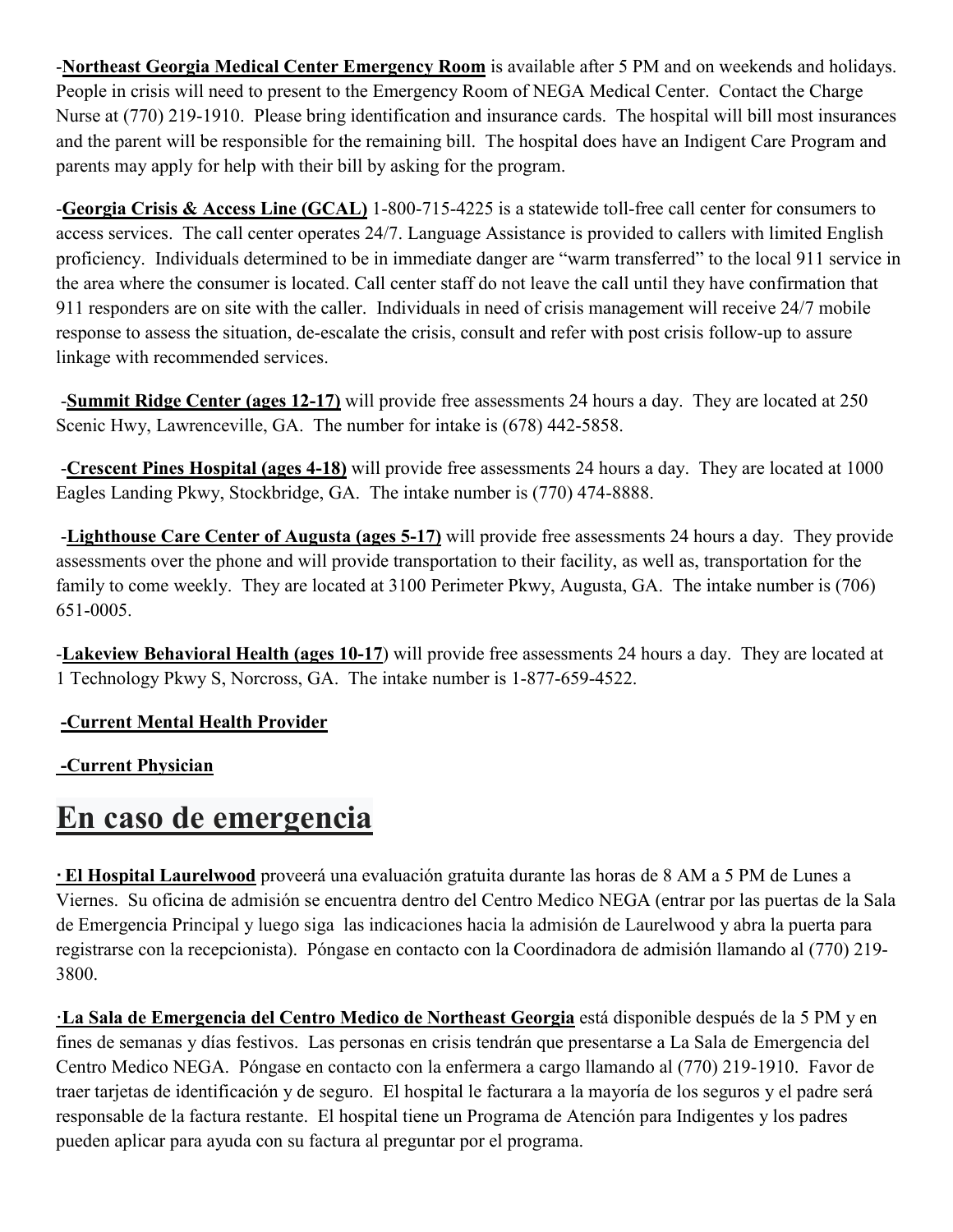**· La Línea de Acceso y Crisis de Georgia** es un servicio gratuito patrocinado por el Departamento de HR de Ga. Están disponibles 24/7 para proveer acceso a los servicios de crisis de salud mental. Se evaluaran las situaciones de crisis a través del teléfono y tienen un equipo móvil que pude salir y hacer una evaluación cara a cara, según sea necesario. El número es el 1-800-715-4225.

· **Summit Ridge Center** (13 a 18 años de edad solamente) proporcionara evaluaciones gratuitas las 24 horas del día. Están ubicados en el 250 Scenic Hwy, Lawrenceville, GA. El número para admisión es el (678) 442- 5858.

· **Crescent Pines Hospital** (4 años en adelante) proporcionará evaluaciones gratis 24 horas al día y siete días a la semana. Están ubicados en el 1291 Stanley RD NW, Kennesaw, GA. El número de admisión es (770) 474- 8888.

· **Lighthouse Care Center of August** (edades de 9 – 18) proporcionara evaluaciones gratuitas las 24 horas del día y siete días a la semana. Ellos proveen evaluaciones por teléfono y proveerán transportación a sus instalaciones. Ellos proveerán transporte para que la familia venga semanalmente. El número de admisión es (706) 651-0005.

## · **Profesionales Actuales de Salud Mental**

· **Doctor Familiar o Pediatra**

## **Parent Resources for Learning**

- **STEM Clearinghouse - vetted free activities in areas like science, tech, and math**  <http://clearinghouse.starnetlibraries.org/>
- **8 Tips To Make Working From Home Work For You** [https://www.npr.org/2020/03/15/815549926/8-tips-to](https://www.npr.org/2020/03/15/815549926/8-tips-to-make-working-from-home-work-for-you)[make-working-from-home-work-for-you](https://www.npr.org/2020/03/15/815549926/8-tips-to-make-working-from-home-work-for-you)
- **Center for Puppetry Arts -** livestreaming performances and an expanded lineup of digital learning activities and workshops, which are all available for free online - [https://puppet.org/center-for-puppetry-arts](https://puppet.org/center-for-puppetry-arts-home/?fbclid=IwAR2CxtdIK3lUk-nBgaYhYPNPJlvSbvwxl1PTEM2qtaE3LvkmePJuqdJvzDE)[home/?fbclid=IwAR2CxtdIK3lUk-nBgaYhYPNPJlvSbvwxl1PTEM2qtaE3LvkmePJuqdJvzDE](https://puppet.org/center-for-puppetry-arts-home/?fbclid=IwAR2CxtdIK3lUk-nBgaYhYPNPJlvSbvwxl1PTEM2qtaE3LvkmePJuqdJvzDE)
- **Education Companies Offering Free Subscriptions Due to School Closings** <https://kidsactivitiesblog.com/135609/list-of-education-companies-offering-free-subscriptions/>
- **Parent/Caregiver Guide to Helping Families Cope With the Coronavirus Disease 2019**  [https://www.nctsn.org/sites/default/files/resources/fact-sheet/outbreak\\_factsheet\\_1.pdf](https://www.nctsn.org/sites/default/files/resources/fact-sheet/outbreak_factsheet_1.pdf)
- **National Parks Offer Virtual Tours** [https://www.travelandleisure.com/trip-ideas/national-parks/virtual](https://www.travelandleisure.com/trip-ideas/national-parks/virtual-national-parks-tours)[national-parks-tours](https://www.travelandleisure.com/trip-ideas/national-parks/virtual-national-parks-tours)
- **NASA Media Library** is publicly accessible and copyright free **-** <https://images.nasa.gov/>
- **Mo Willems Is Hosting a Livestream Doodle Every Weekday -** [https://www.kennedy-center.org/education/mo](https://www.kennedy-center.org/education/mo-willems/)[willems/](https://www.kennedy-center.org/education/mo-willems/)
- **Resources for Home** <https://www.cdc.gov/coronavirus/2019-ncov/community/home/index.html>
- **Talking to Children About COVID-19 (Coronavirus): A Parent Resource** [https://www.nasponline.org/resources-and-publications/resources-and-podcasts/school-climate-safety-and](https://www.nasponline.org/resources-and-publications/resources-and-podcasts/school-climate-safety-and-crisis/health-crisis-resources/talking-to-children-about-covid-19-(coronavirus)-a-parent-resource)[crisis/health-crisis-resources/talking-to-children-about-covid-19-\(coronavirus\)-a-parent-resource](https://www.nasponline.org/resources-and-publications/resources-and-podcasts/school-climate-safety-and-crisis/health-crisis-resources/talking-to-children-about-covid-19-(coronavirus)-a-parent-resource)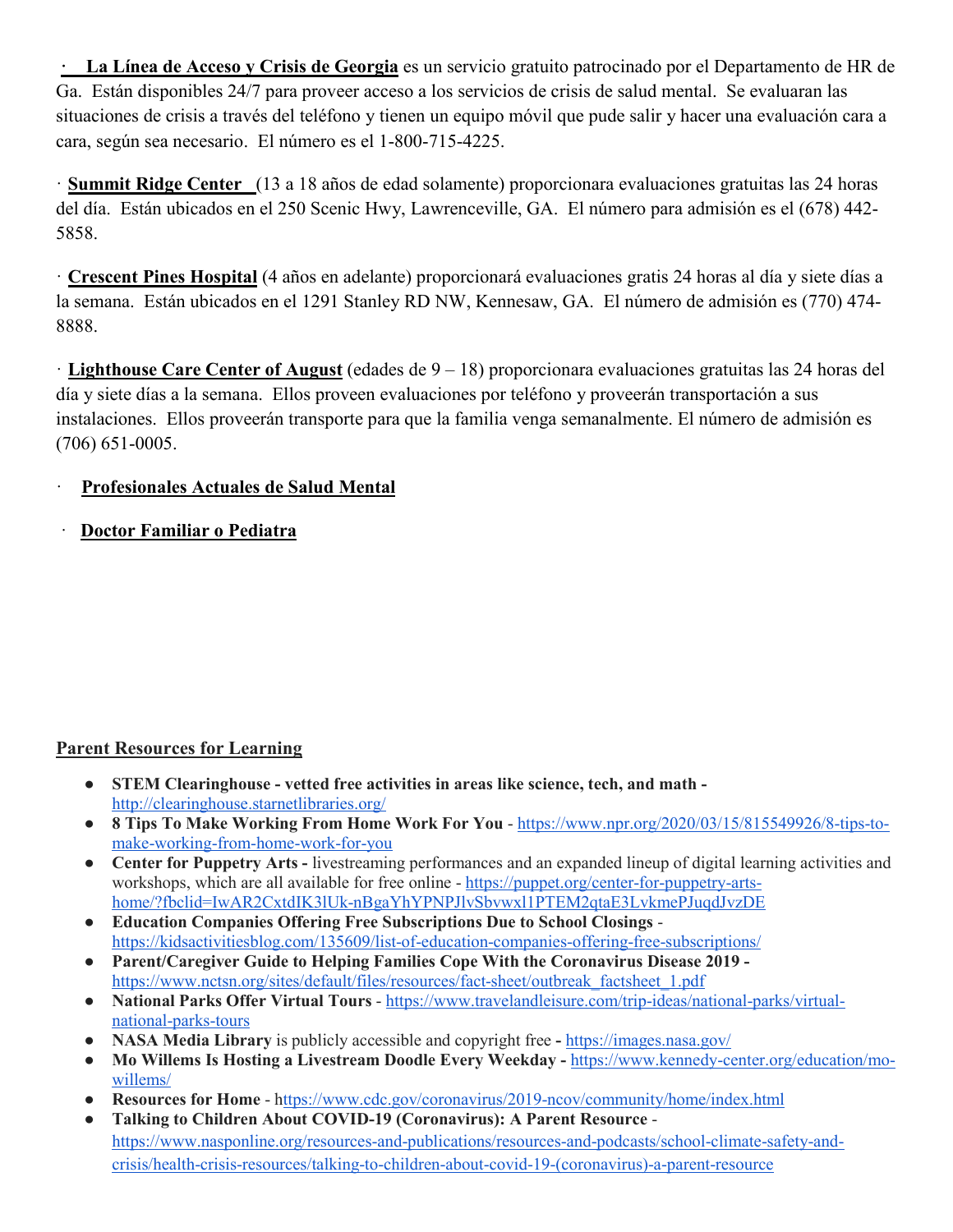- **Supporting Kids During the COVID-19 Crisis: Tips for nurturing and protecting children at home** [https://childmind.org/article/supporting-kids-during-the-covid-19](https://childmind.org/article/supporting-kids-during-the-covid-19-crisis/?utm_source=newsletter&utm_medium=email&utm_content=%20Parents%20Guide%20to%20Problem%20Behavior&utm_campaign=Weekly-03-16-20) [crisis/?utm\\_source=newsletter&utm\\_medium=email&utm\\_content=%20Parents%20Guide%20to%20Problem%2](https://childmind.org/article/supporting-kids-during-the-covid-19-crisis/?utm_source=newsletter&utm_medium=email&utm_content=%20Parents%20Guide%20to%20Problem%20Behavior&utm_campaign=Weekly-03-16-20) [0Behavior&utm\\_campaign=Weekly-03-16-20](https://childmind.org/article/supporting-kids-during-the-covid-19-crisis/?utm_source=newsletter&utm_medium=email&utm_content=%20Parents%20Guide%20to%20Problem%20Behavior&utm_campaign=Weekly-03-16-20)
- **How to Avoid Passing Anxiety on to Your Kids** [https://childmind.org/article/how-to-avoid-passing-anxiety](https://childmind.org/article/how-to-avoid-passing-anxiety-on-to-your-kids/?utm_source=newsletter&utm_medium=email&utm_content=%20Parents%20Guide%20to%20Problem%20Behavior&utm_campaign=Weekly-03-16-20)[on-to-your-](https://childmind.org/article/how-to-avoid-passing-anxiety-on-to-your-kids/?utm_source=newsletter&utm_medium=email&utm_content=%20Parents%20Guide%20to%20Problem%20Behavior&utm_campaign=Weekly-03-16-20)

[kids/?utm\\_source=newsletter&utm\\_medium=email&utm\\_content=%20Parents%20Guide%20to%20Problem%20](https://childmind.org/article/how-to-avoid-passing-anxiety-on-to-your-kids/?utm_source=newsletter&utm_medium=email&utm_content=%20Parents%20Guide%20to%20Problem%20Behavior&utm_campaign=Weekly-03-16-20) [Behavior&utm\\_campaign=Weekly-03-16-20](https://childmind.org/article/how-to-avoid-passing-anxiety-on-to-your-kids/?utm_source=newsletter&utm_medium=email&utm_content=%20Parents%20Guide%20to%20Problem%20Behavior&utm_campaign=Weekly-03-16-20)

● **Helping Children Cope After a Traumatic Event** - [https://childmind.org/guide/helping-children-cope](https://childmind.org/guide/helping-children-cope-traumatic-event/?utm_source=newsletter&utm_medium=email&utm_content=DOWNLOAD&utm_campaign=Weekly-03-16-20)[traumatic-](https://childmind.org/guide/helping-children-cope-traumatic-event/?utm_source=newsletter&utm_medium=email&utm_content=DOWNLOAD&utm_campaign=Weekly-03-16-20)

[event/?utm\\_source=newsletter&utm\\_medium=email&utm\\_content=DOWNLOAD&utm\\_campaign=Weekly-03-](https://childmind.org/guide/helping-children-cope-traumatic-event/?utm_source=newsletter&utm_medium=email&utm_content=DOWNLOAD&utm_campaign=Weekly-03-16-20) [16-20](https://childmind.org/guide/helping-children-cope-traumatic-event/?utm_source=newsletter&utm_medium=email&utm_content=DOWNLOAD&utm_campaign=Weekly-03-16-20)

- **20 Educational Games and Activities Kids Can Do With Alexa** [https://www.weareteachers.com/educational](https://www.weareteachers.com/educational-alexa-skills/)[alexa-skills/](https://www.weareteachers.com/educational-alexa-skills/)
- **Free Learning Opportunities from Home** [https://drive.google.com/open?id=1FiJ621Kv5DK2RgOI8tP-](https://drive.google.com/open?id=1FiJ621Kv5DK2RgOI8tP-DcdshyXmWIgF)[DcdshyXmWIgF](https://drive.google.com/open?id=1FiJ621Kv5DK2RgOI8tP-DcdshyXmWIgF)
- **GPB EDUCATION** offers a 24/7 kids channel and kids programming onlin[e http://www.gpbkids.org/](http://www.gpbkids.org/)
- **Special Education Websites for Students and Parents** [https://thespedguru.wordpress.com/2020/03/14/special](https://thespedguru.wordpress.com/2020/03/14/special-education-websites-for-students-and-parents/)[education-websites-for-students-and-parents/](https://thespedguru.wordpress.com/2020/03/14/special-education-websites-for-students-and-parents/)
- **How to Homeschool for Free During a School Closure** <https://oaxacaborn.com/2020/03/13/homeschool-free/>
- **La. Teacher of the Year: An Open Letter to High School Seniors During Coronavirus Crisis** [https://deutsch29.wordpress.com/2020/03/15/la-teacher-of-the-year-an-open-letter-to-high-school-seniors-during](https://deutsch29.wordpress.com/2020/03/15/la-teacher-of-the-year-an-open-letter-to-high-school-seniors-during-coronavirus-crisis/)[coronavirus-crisis/](https://deutsch29.wordpress.com/2020/03/15/la-teacher-of-the-year-an-open-letter-to-high-school-seniors-during-coronavirus-crisis/)
- **Paris Museums Put 100,000 Images Online for Unrestricted Public Use**  [https://kottke.org/20/01/paris](https://kottke.org/20/01/paris-museums-put-100000-images-online-for-unrestricted-public-use)[museums-put-100000-images-online-for-unrestricted-public-use](https://kottke.org/20/01/paris-museums-put-100000-images-online-for-unrestricted-public-use)
- **Families In Schools** Research shows that helping our students create a [flexible structure](http://r20.rs6.net/tn.jsp?f=0015nQuEtfKfqjU2PhdwjPoKC6Bi9TvjaeozzT0DHm7S1ZRGK_i2BXqhjZIlUT-OfiqKnd47436BGSDXJsq4XS9__WEjUFPSl_99hwEdQaKKR48PdGLq2qinXjwBhnDdiDdrzzebsZo-i-vrL0OTEU9b5xAcP8YfAanxjPSQsyX4QgMq6pnBqjZ4kA0qShqbOX9eNARQRCcVXzDLK8Gc1ho4sEamBWlEuAbiGEoYXzhh6IDHFTMDQuea25wA4rt6Ybb&c=R6E90rOht3hdV9TQiwFrHersHAddkP4g4T37mEovK-Zqr4tV1-5Lng==&ch=ME4lA_B57k1uYPmH5XwImUJNK89HdrLO-ZGAVP9o1nz8W7OiA6MhhA==) around learning is not a bad idea. Below, you will find a list of free resources to support student learning during school closures.
	- Math
		- **[Khan Academy](http://r20.rs6.net/tn.jsp?f=0015nQuEtfKfqjU2PhdwjPoKC6Bi9TvjaeozzT0DHm7S1ZRGK_i2BXqhjZIlUT-Ofiq_YHOsLZnCzImKoJOJ92tzQknTmpMAM17_u33wTN0kFnlNAZUCzMlv42Rg027No5hrjajGg0FfpURyg6bX_BHQO6qF74B3gQS&c=R6E90rOht3hdV9TQiwFrHersHAddkP4g4T37mEovK-Zqr4tV1-5Lng==&ch=ME4lA_B57k1uYPmH5XwImUJNK89HdrLO-ZGAVP9o1nz8W7OiA6MhhA==)**, (All Grades)
		- **[Curricki](http://r20.rs6.net/tn.jsp?f=0015nQuEtfKfqjU2PhdwjPoKC6Bi9TvjaeozzT0DHm7S1ZRGK_i2BXqhjZIlUT-Ofiqir_EaR-g0r-4O6WKtKfy8eCP8tmxAuHGK73jHYiTHcYTaPk3xHJNJGEyv3husSGjwxaz5bblgW5KZ9_4PGNYo2JuRFOHL9sntg0mV5hWnQo=&c=R6E90rOht3hdV9TQiwFrHersHAddkP4g4T37mEovK-Zqr4tV1-5Lng==&ch=ME4lA_B57k1uYPmH5XwImUJNK89HdrLO-ZGAVP9o1nz8W7OiA6MhhA==)**, (High school)
		- **[Funbrain](http://r20.rs6.net/tn.jsp?f=0015nQuEtfKfqjU2PhdwjPoKC6Bi9TvjaeozzT0DHm7S1ZRGK_i2BXqhjZIlUT-Ofiq5i2nD1dcgE8K8Bs5A_5DI3wwhT_hNHq6Ge0KGrKidbmQ6ikz7Le-RlG0ScZ6M1g2pENmMbQybpYQz5ToHwSQ7w==&c=R6E90rOht3hdV9TQiwFrHersHAddkP4g4T37mEovK-Zqr4tV1-5Lng==&ch=ME4lA_B57k1uYPmH5XwImUJNK89HdrLO-ZGAVP9o1nz8W7OiA6MhhA==)**, (Grades K-8)
		- **[Prodigy](http://r20.rs6.net/tn.jsp?f=0015nQuEtfKfqjU2PhdwjPoKC6Bi9TvjaeozzT0DHm7S1ZRGK_i2BXqhjZIlUT-Ofiq6LpWAhxqbc3zO8dRPfKsmOp7gRS_r-ftG8rrWRkrm4BOZuL4NNzaU_0n1WRpoIij1BEZ_o7BV0WXJYoUT8J78A==&c=R6E90rOht3hdV9TQiwFrHersHAddkP4g4T37mEovK-Zqr4tV1-5Lng==&ch=ME4lA_B57k1uYPmH5XwImUJNK89HdrLO-ZGAVP9o1nz8W7OiA6MhhA==)**, (Grades 1-8)
		- **[Math Playground](http://r20.rs6.net/tn.jsp?f=0015nQuEtfKfqjU2PhdwjPoKC6Bi9TvjaeozzT0DHm7S1ZRGK_i2BXqhjZIlUT-OfiqR8tmxkTIZ2Ckb9wa7LdeR2Hb3bzSp3Jd1fwdrmsNzAUTB9bIwjEqPfO7QOliCU6KSq0ZmQzVj4qeF0UEXVPgU0O7RzUzqWcW&c=R6E90rOht3hdV9TQiwFrHersHAddkP4g4T37mEovK-Zqr4tV1-5Lng==&ch=ME4lA_B57k1uYPmH5XwImUJNK89HdrLO-ZGAVP9o1nz8W7OiA6MhhA==)**, (Grades 1-6)
		- **[Splash Learn](http://r20.rs6.net/tn.jsp?f=0015nQuEtfKfqjU2PhdwjPoKC6Bi9TvjaeozzT0DHm7S1ZRGK_i2BXqhjZIlUT-OfiqdbbyVIjzybER9fF6vJ2tXfglWn67zFiIcL1gDZdHTLQdUZ5qOfqv1nEg49Ay0Q_Ww-bf3Q4C-Pnfb6Rs3oDQlg==&c=R6E90rOht3hdV9TQiwFrHersHAddkP4g4T37mEovK-Zqr4tV1-5Lng==&ch=ME4lA_B57k1uYPmH5XwImUJNK89HdrLO-ZGAVP9o1nz8W7OiA6MhhA==)**, (Grades K-5)
		- **[Math Game Time](http://r20.rs6.net/tn.jsp?f=0015nQuEtfKfqjU2PhdwjPoKC6Bi9TvjaeozzT0DHm7S1ZRGK_i2BXqhjZIlUT-OfiqYHfcW0Um6bIUSjIq2h7rrCUrffzMVVaKxQHNe6_I-HDtovMtIg_EQX-afL3giQH-Rm3I6Yz6hfsL0PVfUEdfHg==&c=R6E90rOht3hdV9TQiwFrHersHAddkP4g4T37mEovK-Zqr4tV1-5Lng==&ch=ME4lA_B57k1uYPmH5XwImUJNK89HdrLO-ZGAVP9o1nz8W7OiA6MhhA==)**, (Preschool-7th)
	- English
		- **[Book Creator](http://r20.rs6.net/tn.jsp?f=0015nQuEtfKfqjU2PhdwjPoKC6Bi9TvjaeozzT0DHm7S1ZRGK_i2BXqhjZIlUT-OfiqaFx_InzG5r9jhm7IzbuD4_qxbEhZI3Nh0FtQXJTUsHiVj4wIL7MmvJ648BRjwxTQjWJlz5lsu0fPLT1B2cTpdbiKYW_ZdPgi&c=R6E90rOht3hdV9TQiwFrHersHAddkP4g4T37mEovK-Zqr4tV1-5Lng==&ch=ME4lA_B57k1uYPmH5XwImUJNK89HdrLO-ZGAVP9o1nz8W7OiA6MhhA==)** (Grades 3-12)
		- **[Adapted Mind](http://r20.rs6.net/tn.jsp?f=0015nQuEtfKfqjU2PhdwjPoKC6Bi9TvjaeozzT0DHm7S1ZRGK_i2BXqhjZIlUT-OfiqlERM6XVnbe-GkHNdkkcWc3qCnsHT9BIH0EVn3pCgpn2-SLPiEl7Rcn8GUDKsH_o21HE7QZjYLirU3CMSCWGEDVcQ0Bb40u0aXYhjJmQmI_o=&c=R6E90rOht3hdV9TQiwFrHersHAddkP4g4T37mEovK-Zqr4tV1-5Lng==&ch=ME4lA_B57k1uYPmH5XwImUJNK89HdrLO-ZGAVP9o1nz8W7OiA6MhhA==)** (Grades 1-6)
		- **[Classroom Secrets](http://r20.rs6.net/tn.jsp?f=0015nQuEtfKfqjU2PhdwjPoKC6Bi9TvjaeozzT0DHm7S1ZRGK_i2BXqhjZIlUT-OfiqB_DCgOI4zdmSpV0AmOEn5CPdQzdanrcoJM_RfX2ZmADjnJlKUghGJGo1eOgyG80Jw7nYFEqCh_lt2mqX9KBcsfB60eRhikWv&c=R6E90rOht3hdV9TQiwFrHersHAddkP4g4T37mEovK-Zqr4tV1-5Lng==&ch=ME4lA_B57k1uYPmH5XwImUJNK89HdrLO-ZGAVP9o1nz8W7OiA6MhhA==)** (Grades K-4)
		- **[Mrs. S. ELA resources](http://r20.rs6.net/tn.jsp?f=0015nQuEtfKfqjU2PhdwjPoKC6Bi9TvjaeozzT0DHm7S1ZRGK_i2BXqhjZIlUT-OfiqAYMmFDX_b0RkdB1isxONygVNOKCR72Yy_MDnQ1cnYn5bq2Nr4czh0ua33a6Ymjsse0KJOCB5ZA99T7DYtnySTU4M-1Ikh3TijsCotH9NzFUr1XssmHYdVWe82Tl4zIa6c_kviHK1mo0aHZZif8X9q-9EjXkIJvfg&c=R6E90rOht3hdV9TQiwFrHersHAddkP4g4T37mEovK-Zqr4tV1-5Lng==&ch=ME4lA_B57k1uYPmH5XwImUJNK89HdrLO-ZGAVP9o1nz8W7OiA6MhhA==)** (Grades 9-12)
		- **[Perfectly Pre-K Blog](http://r20.rs6.net/tn.jsp?f=0015nQuEtfKfqjU2PhdwjPoKC6Bi9TvjaeozzT0DHm7S1ZRGK_i2BXqhjZIlUT-OfiqQynftroOtXHct5wtnjbSSZ2gZyP5_NM954B8Ll8yAq5dbzBzM2syu5hDRBvNECDZQj6hEC9K_z3_wIfvvrm7HMM8lYoylrSUiYJ7bHfpd9s=&c=R6E90rOht3hdV9TQiwFrHersHAddkP4g4T37mEovK-Zqr4tV1-5Lng==&ch=ME4lA_B57k1uYPmH5XwImUJNK89HdrLO-ZGAVP9o1nz8W7OiA6MhhA==)** (Preschool)
		- **[Storyline Online](http://r20.rs6.net/tn.jsp?f=0015nQuEtfKfqjU2PhdwjPoKC6Bi9TvjaeozzT0DHm7S1ZRGK_i2BXqhjZIlUT-Ofiq6cDyo3QEP39OSs4VVHrZUwItn4-HzG4C-TwtSVJWw-67Sc3DJPNQLOnH2QyGGGvmnT5pEhlOvQoPzhiQYzKm9RjlEfex2eal3yM_6-naXGk=&c=R6E90rOht3hdV9TQiwFrHersHAddkP4g4T37mEovK-Zqr4tV1-5Lng==&ch=ME4lA_B57k1uYPmH5XwImUJNK89HdrLO-ZGAVP9o1nz8W7OiA6MhhA==)** (Grades K-4)
		- **[Get Epic](http://r20.rs6.net/tn.jsp?f=0015nQuEtfKfqjU2PhdwjPoKC6Bi9TvjaeozzT0DHm7S1ZRGK_i2BXqhjZIlUT-Ofiqh-o-KoKdPC0_5FQvIVuFCY13NIt3Xt-KA5MEaly7cQIgUu6r5SOQPs8eU_vufbtdCqL6OIXdqyOaXbVu7cwlvg==&c=R6E90rOht3hdV9TQiwFrHersHAddkP4g4T37mEovK-Zqr4tV1-5Lng==&ch=ME4lA_B57k1uYPmH5XwImUJNK89HdrLO-ZGAVP9o1nz8W7OiA6MhhA==)** (Ages 0-12)
		- **[Flamingo Rampant](http://r20.rs6.net/tn.jsp?f=0015nQuEtfKfqjU2PhdwjPoKC6Bi9TvjaeozzT0DHm7S1ZRGK_i2BXqhjZIlUT-Ofiqdwyc3cQO7lZheKsXj1YVGH96siXY2eaVX8CP3qW7UUsSukn11gRjzfWBoMHcC4Am8m1XMcLfSYh3_PbogzfV3C9-w0rIEXoiNgrUqPzOLiE=&c=R6E90rOht3hdV9TQiwFrHersHAddkP4g4T37mEovK-Zqr4tV1-5Lng==&ch=ME4lA_B57k1uYPmH5XwImUJNK89HdrLO-ZGAVP9o1nz8W7OiA6MhhA==)** (Ages 0-5)
	- Foreign Languages
		- **[Duolingo](http://r20.rs6.net/tn.jsp?f=0015nQuEtfKfqjU2PhdwjPoKC6Bi9TvjaeozzT0DHm7S1ZRGK_i2BXqhjZIlUT-OfiqFBTJopltir5pmKpGh1AnqYshdzNDKPkra8i5h9ndFPI_wsS9qzds2EGWjwwJdgbeWHuqIltpLQ5qa_DJ85_iKQ==&c=R6E90rOht3hdV9TQiwFrHersHAddkP4g4T37mEovK-Zqr4tV1-5Lng==&ch=ME4lA_B57k1uYPmH5XwImUJNK89HdrLO-ZGAVP9o1nz8W7OiA6MhhA==)**
		- **[Conjuegomos](http://r20.rs6.net/tn.jsp?f=0015nQuEtfKfqjU2PhdwjPoKC6Bi9TvjaeozzT0DHm7S1ZRGK_i2BXqhjZIlUT-OfiqhHClhPJ6CVLfMya6MXzi1ElF9nqRc1N0RkDkPlnE4A-0tgMW66yVZHoP783y2cCwhaZKPYZa91BnDTSAmO6LAwdZhMltGDAawJAqhV1Znv_LAnozkPlUg6iJwVcbeTzJ&c=R6E90rOht3hdV9TQiwFrHersHAddkP4g4T37mEovK-Zqr4tV1-5Lng==&ch=ME4lA_B57k1uYPmH5XwImUJNK89HdrLO-ZGAVP9o1nz8W7OiA6MhhA==)**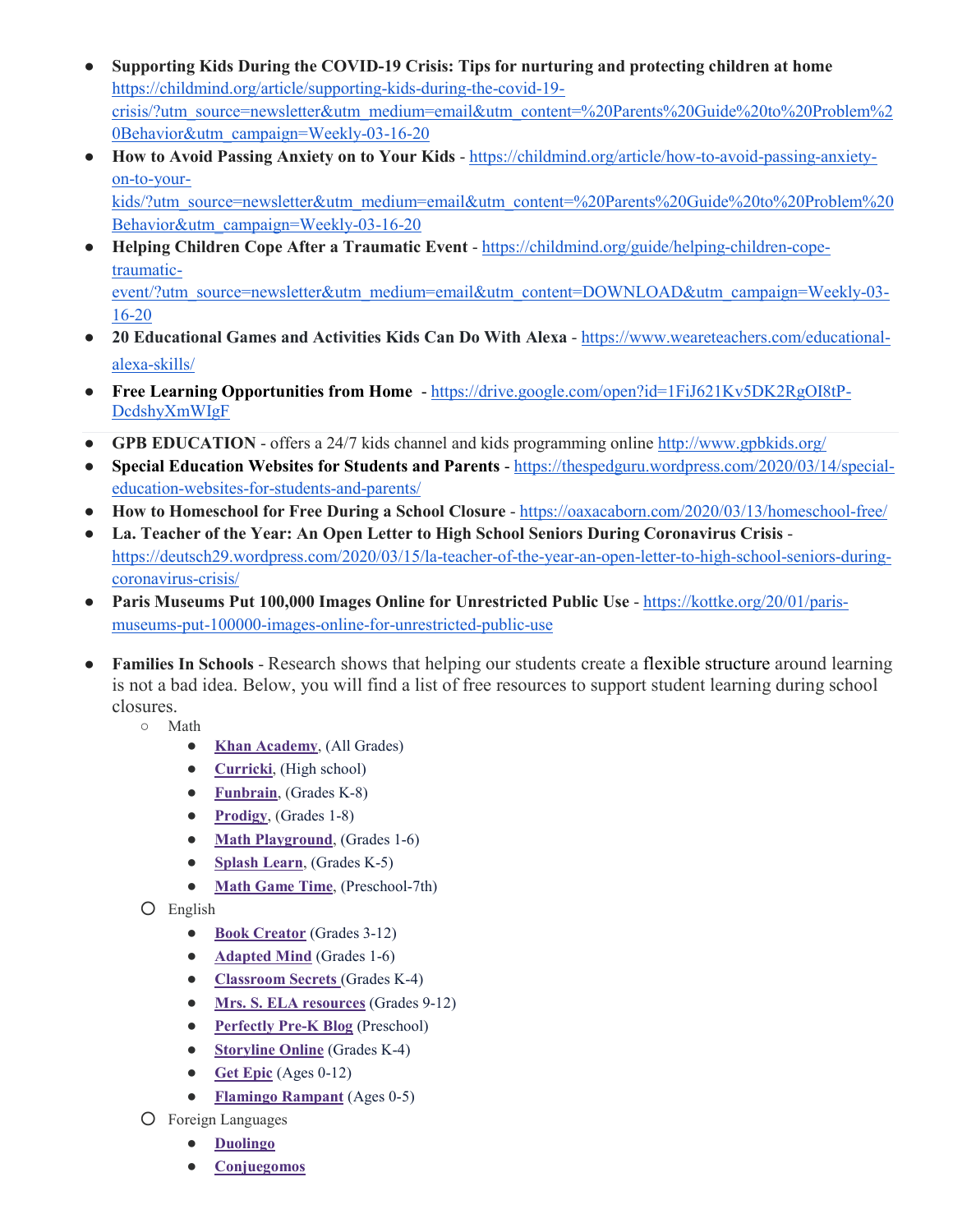- Social Studies/History
	- **[PBS Learning Media](http://r20.rs6.net/tn.jsp?f=0015nQuEtfKfqjU2PhdwjPoKC6Bi9TvjaeozzT0DHm7S1ZRGK_i2BXqhjZIlUT-OfiqOHAUiCxoTz6hpaivCzj0AA-q_sr8GeSQ9Q2Z7d6S16YeI-58CHl7AOcf4tS5xfUEeuJLDkBClBwHVbzEuNMlRa1CiWFVtZP_&c=R6E90rOht3hdV9TQiwFrHersHAddkP4g4T37mEovK-Zqr4tV1-5Lng==&ch=ME4lA_B57k1uYPmH5XwImUJNK89HdrLO-ZGAVP9o1nz8W7OiA6MhhA==)** (All Grades)
	- **[Khan Academy](http://r20.rs6.net/tn.jsp?f=0015nQuEtfKfqjU2PhdwjPoKC6Bi9TvjaeozzT0DHm7S1ZRGK_i2BXqhjZIlUT-OfiqXzc1qCiE04iVwIgGWSwCVYct1i827wX6Dan06JaU4dQXQ5L7HumOk88tAXXa1b3nSm-QnMyqgXU578WFZ2i33sD6rbQDQb6p&c=R6E90rOht3hdV9TQiwFrHersHAddkP4g4T37mEovK-Zqr4tV1-5Lng==&ch=ME4lA_B57k1uYPmH5XwImUJNK89HdrLO-ZGAVP9o1nz8W7OiA6MhhA==)** (High School)
	- **[Crash Course](http://r20.rs6.net/tn.jsp?f=0015nQuEtfKfqjU2PhdwjPoKC6Bi9TvjaeozzT0DHm7S1ZRGK_i2BXqhjZIlUT-Ofiq3MnBbQDDs5Q77nRa5unVbIS6KB87I0FmQURU1RMc1Q3CBnWt1rR6aSUkQgPsSLCDoj_Pzkge8VlmqoFUyYNHCIt-hsrf8_gc&c=R6E90rOht3hdV9TQiwFrHersHAddkP4g4T37mEovK-Zqr4tV1-5Lng==&ch=ME4lA_B57k1uYPmH5XwImUJNK89HdrLO-ZGAVP9o1nz8W7OiA6MhhA==)** (High School)
	- **[Nat Geo Kids](http://r20.rs6.net/tn.jsp?f=0015nQuEtfKfqjU2PhdwjPoKC6Bi9TvjaeozzT0DHm7S1ZRGK_i2BXqhjZIlUT-Ofiq_zOeN-R0Z6_DZ2PxEG7PHEAulUsLQZGVrTOlHTq0fw-sles0lLpvpPlWJ1096gdxQxpBQ7EkuCnaEbdb_dbUSe2lBBi-MMCb&c=R6E90rOht3hdV9TQiwFrHersHAddkP4g4T37mEovK-Zqr4tV1-5Lng==&ch=ME4lA_B57k1uYPmH5XwImUJNK89HdrLO-ZGAVP9o1nz8W7OiA6MhhA==)** (Grades 3-7)
	- **[Google Earth](http://r20.rs6.net/tn.jsp?f=0015nQuEtfKfqjU2PhdwjPoKC6Bi9TvjaeozzT0DHm7S1ZRGK_i2BXqhjZIlUT-Ofiqw9c5Dhk120ju0Fp5KW8XiJQ4mZIObhL5gOHTnO2HwjEHDN2EDGHHk40cO8KOlBzSGO3ILy4yb9rQM1t4hBBDAUi_ctXpIQrsDJRIGcP2N57g8sUNlmN9kYBvlot6oMgC&c=R6E90rOht3hdV9TQiwFrHersHAddkP4g4T37mEovK-Zqr4tV1-5Lng==&ch=ME4lA_B57k1uYPmH5XwImUJNK89HdrLO-ZGAVP9o1nz8W7OiA6MhhA==)** (Grades 4-8)
	- **[Time for Kids](http://r20.rs6.net/tn.jsp?f=0015nQuEtfKfqjU2PhdwjPoKC6Bi9TvjaeozzT0DHm7S1ZRGK_i2BXqhjZIlUT-OfiqNI4Odza-RbbTTbrpgbbZU1B6QW0Nn6RQ1D8mdWI482M2BZx4vDxHle5hMp9RYHWSppeS-oLhmk1jiHhwcQxhlQ==&c=R6E90rOht3hdV9TQiwFrHersHAddkP4g4T37mEovK-Zqr4tV1-5Lng==&ch=ME4lA_B57k1uYPmH5XwImUJNK89HdrLO-ZGAVP9o1nz8W7OiA6MhhA==)** (Grades K-6)
- Science
	- **[Science Printables](http://r20.rs6.net/tn.jsp?f=0015nQuEtfKfqjU2PhdwjPoKC6Bi9TvjaeozzT0DHm7S1ZRGK_i2BXqhjZIlUT-OfiqZ0aoiXKZV61nMGYXmnLbXL5rUgkSRaRs2MjjRi8FZDfjdrsNKxGJJjYTl61Ks_O2BO6AAVzd6Vi-ZznZ317D_ryrYVoObiIT_QMQQ3AezgRhOStFOaTZQw==&c=R6E90rOht3hdV9TQiwFrHersHAddkP4g4T37mEovK-Zqr4tV1-5Lng==&ch=ME4lA_B57k1uYPmH5XwImUJNK89HdrLO-ZGAVP9o1nz8W7OiA6MhhA==)** (Grades 6-8)
	- **[Toca Boca](http://r20.rs6.net/tn.jsp?f=0015nQuEtfKfqjU2PhdwjPoKC6Bi9TvjaeozzT0DHm7S1ZRGK_i2BXqhjZIlUT-OfiqJP2T1cq9bc2eUXtB_Qq_QeMECusOi6HKJ4ohEfp2cUGLiinmER7coNB4jIQ0aJBnAqCdr4Xfk-HdctBnzNUeYXh8_SaXKECjI2oQSc1txTPBAfVkTe8K6A==&c=R6E90rOht3hdV9TQiwFrHersHAddkP4g4T37mEovK-Zqr4tV1-5Lng==&ch=ME4lA_B57k1uYPmH5XwImUJNK89HdrLO-ZGAVP9o1nz8W7OiA6MhhA==)** (Grades K-5)
	- **[Khan Academy](http://r20.rs6.net/tn.jsp?f=0015nQuEtfKfqjU2PhdwjPoKC6Bi9TvjaeozzT0DHm7S1ZRGK_i2BXqhjZIlUT-OfiqftFgbj02l3QK5MmfTzGg0VgN-ujDO4ag08DfxrQ4Rs4Tz4p_19KCgZXqM_-vLABJurhfWEOHqHzZuKa9YshWXfsx399M9zDR&c=R6E90rOht3hdV9TQiwFrHersHAddkP4g4T37mEovK-Zqr4tV1-5Lng==&ch=ME4lA_B57k1uYPmH5XwImUJNK89HdrLO-ZGAVP9o1nz8W7OiA6MhhA==)** (High School)
	- **[ED Heads](http://r20.rs6.net/tn.jsp?f=0015nQuEtfKfqjU2PhdwjPoKC6Bi9TvjaeozzT0DHm7S1ZRGK_i2BXqhjZIlUT-OfiqjJXTXw1jVpySlGjpyNO1BrD49wk_QJ_6jHihRRQ77cZ-W9M1wyKCTYoKLxIs2BEOrvOjYj_fz9SmrlkMMyqoClDzSi6SropT&c=R6E90rOht3hdV9TQiwFrHersHAddkP4g4T37mEovK-Zqr4tV1-5Lng==&ch=ME4lA_B57k1uYPmH5XwImUJNK89HdrLO-ZGAVP9o1nz8W7OiA6MhhA==)** (Grades 2-12)
	- **[Periodic Videos](http://r20.rs6.net/tn.jsp?f=0015nQuEtfKfqjU2PhdwjPoKC6Bi9TvjaeozzT0DHm7S1ZRGK_i2BXqhjZIlUT-Ofiq3dlh0CoOf92v4B3iNEiVmnu-5D9mpxZgth_soeNSDUXkV_EvO5qM_RYE2_lt4_nNHxVkeFj14H1Qv1uUIE1HGw==&c=R6E90rOht3hdV9TQiwFrHersHAddkP4g4T37mEovK-Zqr4tV1-5Lng==&ch=ME4lA_B57k1uYPmH5XwImUJNK89HdrLO-ZGAVP9o1nz8W7OiA6MhhA==)** (High School)
	- **[NASA Kids Club](http://r20.rs6.net/tn.jsp?f=0015nQuEtfKfqjU2PhdwjPoKC6Bi9TvjaeozzT0DHm7S1ZRGK_i2BXqhjZIlUT-Ofiq3AmC98cwI3YJ3XzRngqnwlTi84JBHE-oQXis3YUjL8MuEaFjqCmBKjwULQc2Lv6C9_qO9-LqMEYNvLm7EnM9WAavUl8fkwgYeh3SrG4i3Fc=&c=R6E90rOht3hdV9TQiwFrHersHAddkP4g4T37mEovK-Zqr4tV1-5Lng==&ch=ME4lA_B57k1uYPmH5XwImUJNK89HdrLO-ZGAVP9o1nz8W7OiA6MhhA==)** (Grades K-4)
	- **[NASA STEM Engage](http://r20.rs6.net/tn.jsp?f=0015nQuEtfKfqjU2PhdwjPoKC6Bi9TvjaeozzT0DHm7S1ZRGK_i2BXqhjZIlUT-OfiqGs6cqT--crFvhq5ppOCOdlpq_l7rHxWMhQnSAtkA5WC2SaW4xme7haJqntPCCIzq-V0OCJKeRPuE-VGpVz_IQ-OIbAIZWuc93OZjdTV7DfeT5NtoJnM_FaVor78-jGpF&c=R6E90rOht3hdV9TQiwFrHersHAddkP4g4T37mEovK-Zqr4tV1-5Lng==&ch=ME4lA_B57k1uYPmH5XwImUJNK89HdrLO-ZGAVP9o1nz8W7OiA6MhhA==)** (Grades K-12)
	- **[Scratch Coding](http://r20.rs6.net/tn.jsp?f=0015nQuEtfKfqjU2PhdwjPoKC6Bi9TvjaeozzT0DHm7S1ZRGK_i2BXqhjZIlUT-OfiqHtKy9EfKCeWKa5kKFkNgX_082TMsR2KeEmd5snEz2GUEpxzvAS6cx3TIJYuewdcJSckKAMgzYdDnsjUKs31uXA==&c=R6E90rOht3hdV9TQiwFrHersHAddkP4g4T37mEovK-Zqr4tV1-5Lng==&ch=ME4lA_B57k1uYPmH5XwImUJNK89HdrLO-ZGAVP9o1nz8W7OiA6MhhA==)** (Grades 3-12)
	- **[How Stuff Works](http://r20.rs6.net/tn.jsp?f=0015nQuEtfKfqjU2PhdwjPoKC6Bi9TvjaeozzT0DHm7S1ZRGK_i2BXqhjZIlUT-Ofiqp0AiUpjXNmMlXTANqsxn2qcHC2qsc0mMk_g5kuN47p_3IzqK4K3Cx9VWmlprY3BcH_S1QkiFLa3RuQx6KvVlLA==&c=R6E90rOht3hdV9TQiwFrHersHAddkP4g4T37mEovK-Zqr4tV1-5Lng==&ch=ME4lA_B57k1uYPmH5XwImUJNK89HdrLO-ZGAVP9o1nz8W7OiA6MhhA==)** (Grades 6-12)
- Arts and Culture
	- **[Mati & Dada](http://r20.rs6.net/tn.jsp?f=0015nQuEtfKfqjU2PhdwjPoKC6Bi9TvjaeozzT0DHm7S1ZRGK_i2BXqhjZIlUT-Ofiqqq52WxmNoAh98eI1psln9_EV874fu5-zXthZcK9p0whci7CjPY_ZWRJx6N_9Wf3Wsk_nH_O5D8WVYEuW6LduUBct7Kp8EECrxFnzUcndYHMFKYbbjEwUL60nlXH3Afgl&c=R6E90rOht3hdV9TQiwFrHersHAddkP4g4T37mEovK-Zqr4tV1-5Lng==&ch=ME4lA_B57k1uYPmH5XwImUJNK89HdrLO-ZGAVP9o1nz8W7OiA6MhhA==)**, (Ages 3-9)
	- **[Google Arts & Culture](http://r20.rs6.net/tn.jsp?f=0015nQuEtfKfqjU2PhdwjPoKC6Bi9TvjaeozzT0DHm7S1ZRGK_i2BXqhjZIlUT-OfiqiCcAYgM4RjdAQmJs-NNuK6xCRkEenfCqK5DpYIiNqKXC-IkTtN_lGFE096trF4e9SmO7x_9m-Gn2LGNnISiEOFssFY0yiCyW&c=R6E90rOht3hdV9TQiwFrHersHAddkP4g4T37mEovK-Zqr4tV1-5Lng==&ch=ME4lA_B57k1uYPmH5XwImUJNK89HdrLO-ZGAVP9o1nz8W7OiA6MhhA==)** (Grades 4-12)
	- **[Museums Virtual Tours](http://r20.rs6.net/tn.jsp?f=0015nQuEtfKfqjU2PhdwjPoKC6Bi9TvjaeozzT0DHm7S1ZRGK_i2BXqhjZIlUT-OfiqADOUSmZ5Iays39pEWXj-AHwtnmb9aswuUj2AphODZDO9OUoUhyWQjV147Ns3A-bySEYikW8Fklg9-51or2_zW0WhcEG_RpkneL9VzHLhE2asuRWxALsWEy9NQiU4avRNxgYPriRy_oI=&c=R6E90rOht3hdV9TQiwFrHersHAddkP4g4T37mEovK-Zqr4tV1-5Lng==&ch=ME4lA_B57k1uYPmH5XwImUJNK89HdrLO-ZGAVP9o1nz8W7OiA6MhhA==)** (All Grades)
- Advanced Placement
	- **[Khan Academy](http://r20.rs6.net/tn.jsp?f=0015nQuEtfKfqjU2PhdwjPoKC6Bi9TvjaeozzT0DHm7S1ZRGK_i2BXqhjZIlUT-OfiqLTvWRDThwKphZAj9FrycmBzEiPFTsWYKdcGCWHCJoFM5gwz3aFsbrcuZ_iMPB3Gk53n5fkSnl4OKQkKeHsyqh4ADBzS0M8DkaBm916I9qzLpsEEWck7wJMdh8xc2ZQCO4YVQoNuvKFOITW1nYqCV7uD3pb2XwZHSoG8c-qFDgLlUS1rnWzou5J9DoczRgktBOaC_I9WYK3A=&c=R6E90rOht3hdV9TQiwFrHersHAddkP4g4T37mEovK-Zqr4tV1-5Lng==&ch=ME4lA_B57k1uYPmH5XwImUJNK89HdrLO-ZGAVP9o1nz8W7OiA6MhhA==)**
	- **[APP Fiveable](http://r20.rs6.net/tn.jsp?f=0015nQuEtfKfqjU2PhdwjPoKC6Bi9TvjaeozzT0DHm7S1ZRGK_i2BXqhjZIlUT-OfiqlhhOXmGfnop38xs5At-XsbBT9m87xnRciOMpW1tCnvZjCc8dw3U3szbDBkIOt7CB4NjpmAc3Pca2U9FHAWZT95E-_ECRCl1G&c=R6E90rOht3hdV9TQiwFrHersHAddkP4g4T37mEovK-Zqr4tV1-5Lng==&ch=ME4lA_B57k1uYPmH5XwImUJNK89HdrLO-ZGAVP9o1nz8W7OiA6MhhA==)**
- **Georgia Public Libraries** While your kids are out of school, you can keep them reading with eRead Kids, our digital collection of 15,000+ ebooks and audiobooks for kids[.https://georgialibraries.org/coronavirusupdate/](https://georgialibraries.org/coronavirusupdate/)
- **Rivet** With over 2,000 leveled books for kids in  $K 2$ , quality reading practice has never been easier. The app features an engaging, kid-friendly interface and reading support on every page[.https://rivet.area120.com/](https://rivet.area120.com/)
- **Sightwords.com**  The Georgia Preschool Association sponsors resources to help teach your child to rea[d.https://sightwords.com/](https://sightwords.com/)
- **Words2Reading** brings families, caregivers, and teachers the best resources in developing early language skills and reading readiness from birth to age 8. Grow your young reader through easy-to-follow videos, links, downloadable documents, e-books, and audio clips all available online[.https://words2reading.com/](https://words2reading.com/)
- **Háblame Bebé** The Háblame Bebé app, available for both [IOS a](https://apps.apple.com/us/app/h%C3%A1blame-beb%C3%A9/id1349793334)nd [android,](https://play.google.com/store/apps/details?id=org.talkwithmebaby.app) supports Spanish-speaking parents in delivering abundant language nutrition to their infants and young children.
- **The OrganWise Guys** Access a wide array of engaging activities such as coloring sheets, short videos, recipes, and more to get kids excited about healthy living.<https://shop.organwiseguys.com/march-kids/>
- **Storyline Online** children's literacy website streams videos featuring celebrated actors reading children's books alongside creatively produced illustrations.<https://www.storylineonline.net/>
- **Scholastic Learn at Home** special cross-curricular journeys. Every day includes four separate learning experiences, each built around a thrilling, meaningful story or video. Kids can do them on their own, with their families, or with their teachers.

<https://classroommagazines.scholastic.com/support/learnathome.html>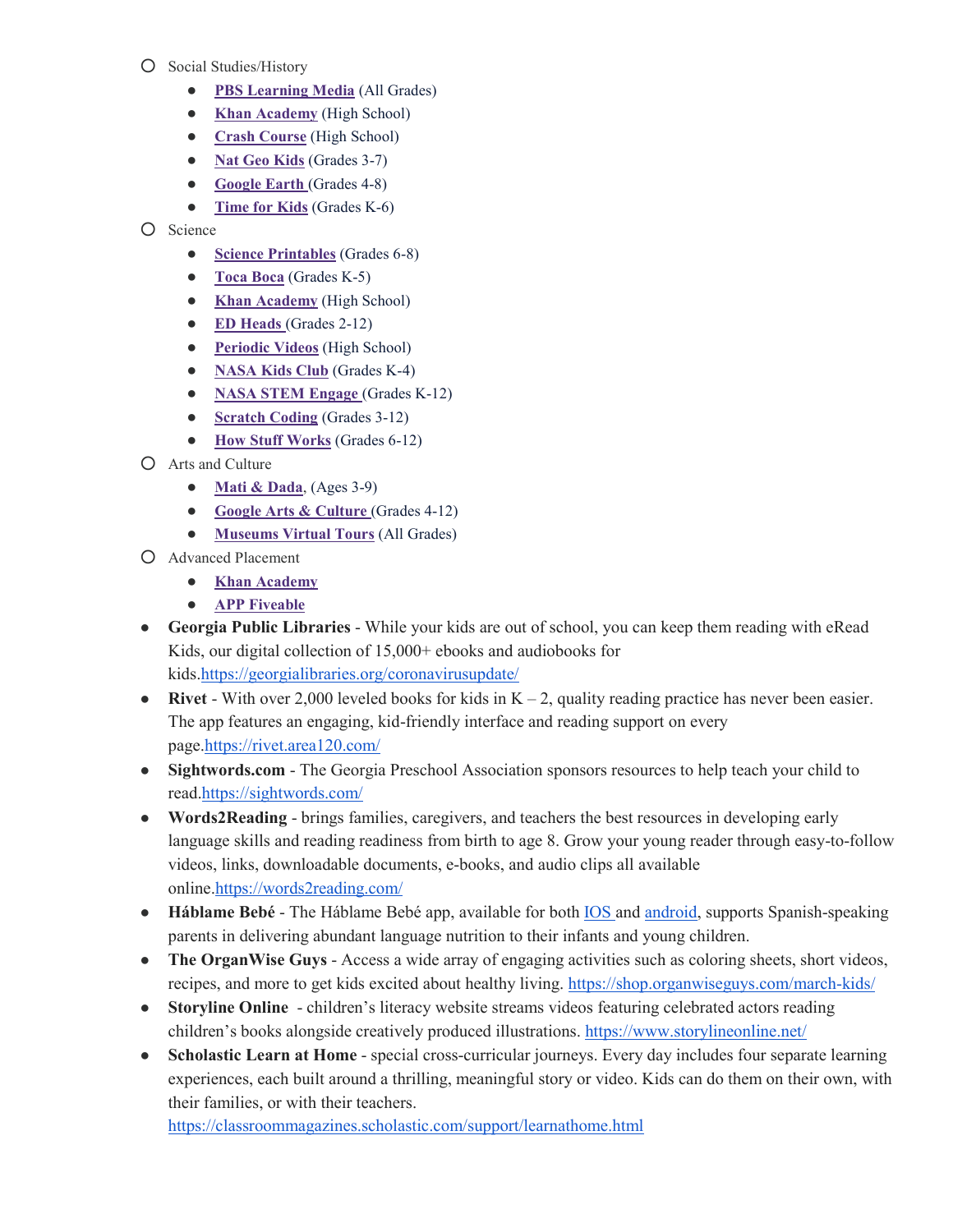- **Teaching Our World: The Coronavirus**—Scholastic created this collection to help you ease children's fears and empower them with age-appropriate information. These teaching resources were carefully prepared to help your students understand what is being done to keep them safe and how to prevent germs from spreading.<https://classroommagazines.scholastic.com/support/coronavirus.html>
- **Coronavirus: Learning resources for kids home from school** [https://www.wsbtv.com/news/trending/coronavirus-learning-resources-kids-home](https://www.wsbtv.com/news/trending/coronavirus-learning-resources-kids-home-school/5TSTZSDKWNGV3HR4KF5YMVXQ34/?_website=cmg-tv-10010)[school/5TSTZSDKWNGV3HR4KF5YMVXQ34/?\\_website=cmg-tv-10010](https://www.wsbtv.com/news/trending/coronavirus-learning-resources-kids-home-school/5TSTZSDKWNGV3HR4KF5YMVXQ34/?_website=cmg-tv-10010)
- **Georgia attractions set up live streams for kids to enjoy at home and learn** [https://www.wsbtv.com/news/local/georgia-attractions-set-up-live-streams-kids-enjoy-home](https://www.wsbtv.com/news/local/georgia-attractions-set-up-live-streams-kids-enjoy-home-learn/2ZDDPWD3LJFNHID6CPHQZS2U7U/)[learn/2ZDDPWD3LJFNHID6CPHQZS2U7U/](https://www.wsbtv.com/news/local/georgia-attractions-set-up-live-streams-kids-enjoy-home-learn/2ZDDPWD3LJFNHID6CPHQZS2U7U/)

### **Additional Community Resources**

- **Virtual Girl Scouts** Monday Friday, 4 p.m. and 7 p.m. [https://drive.google.com/open?id=1W4dKouWPzSQgkOUfttwmBGGg\\_XxcTvqu](https://drive.google.com/open?id=1W4dKouWPzSQgkOUfttwmBGGg_XxcTvqu)
- **Amazon is Hiring -** <https://blog.aboutamazon.com/operations/amazon-opening-100000-new-roles>
- **AT&T** is offering 60 days of free public service and is lifting its unlimited data caps for cell phone subscribers for at least 60 days. They will not terminate the service (home phone, broadband or small business customer due to the inability to pay caused by the Coronavirus pandemic. If you are unable to pay your bill, AT&T asks that customers call 800-288-2020.<https://about.att.com/pages/COVID-19.html>
- **Comcast**  Offering free service through its Xfinity hotspots for 60 days. The access points are within some small businesses as well as public locations.Comcast said it will send all new Internet Essentials customers a free selfinstall kit that includes a cable modem with a Wi-Fi router, with no term contract or credit check and no shipping fee[.https://www.xfinity.com/prepare#wifi-optimization](https://www.xfinity.com/prepare#wifi-optimization)
- **Spectrum** is offering free public access at each of its public hotspots and in accordance with government emergency regulations, will not cut service to residential or small business customers who are unable to pay for services. [https://mobile.spectrum.com/support/article/360040980371/coronavirus-covid19-updateI](https://mobile.spectrum.com/support/article/360040980371/coronavirus-covid19-update)n addition, Spectrum is offering free broadband to households with students affected by Coronavirus shutdown areas. View more information about Spectrum assist here[.https://www.spectrum.com/browse/content/spectrum-internet](https://www.spectrum.com/browse/content/spectrum-internet-assist.html)[assist.html](https://www.spectrum.com/browse/content/spectrum-internet-assist.html) Charter will offer free Spectrum broadband and Wi-Fi access for 60 days to households with K-12 and/or college students — which do not already have a Spectrum broadband subscription — at any service level up to 100 megabits per second.
- **Sprint** is lifting its unlimited data caps for cell phone subscribers for a minimum of 60 days, perhaps longer. <https://newsroom.sprint.com/covid-19-updates-sprint-responds.htm?INTNAV=Search:covid-19>
- **T-Mobile** is lifting its unlimited data caps for cell phone subscribers for a minimum of 60 days. [https://www.t](https://www.t-mobile.com/brand/ongoing-updates-covid-19?icid=MGPO_TMO_P_CUSTSUPT_K49SR0SE1EB2Z9F6E20091_HP#customers)[mobile.com/brand/ongoing-updates-covid-](https://www.t-mobile.com/brand/ongoing-updates-covid-19?icid=MGPO_TMO_P_CUSTSUPT_K49SR0SE1EB2Z9F6E20091_HP#customers)[19?icid=MGPO\\_TMO\\_P\\_CUSTSUPT\\_K49SR0SE1EB2Z9F6E20091\\_HP#customers](https://www.t-mobile.com/brand/ongoing-updates-covid-19?icid=MGPO_TMO_P_CUSTSUPT_K49SR0SE1EB2Z9F6E20091_HP#customers) We are continuing to work with customers on a case-by-case basis to manage account issues. We do not have an offer available for 60 days of free service and encourage consumers to be cautious of social media posts that may include fraudulent numbers[.https://www.t-mobile.com/news/t-mobile-update-on-covid-19](https://www.t-mobile.com/news/t-mobile-update-on-covid-19-response?icid=MGPO_TMO_U_CUSTSUPT_Z2739VFSHS97O7KGF20085) [response?icid=MGPO\\_TMO\\_U\\_CUSTSUPT\\_Z2739VFSHS97O7KGF20085](https://www.t-mobile.com/news/t-mobile-update-on-covid-19-response?icid=MGPO_TMO_U_CUSTSUPT_Z2739VFSHS97O7KGF20085)
- **Verizon** has announced they will not be charging late or disconnect fees for an indefinite amount of **North Georgia Community Foundation** is collecting money to help nonprofits in North Georgia who need help providing assistance to people affected by the coronavirus pandemic.The Coronavirus Relief Fund will be used to help local organizations that have faced increased demand for their services or lost revenue due to closures and cancellations[.https://www.ngcf.org/](https://www.ngcf.org/)
- **Level Up in our Community** will provide lunches for children who are out of school due to coronavirus concerns.Families can drive up to the Veterans of Foreign Wars location in Gainesville beginning at 11 a.m. on Tuesday, choose from several boxed lunch options, then pull around to collect their food. *Families from*